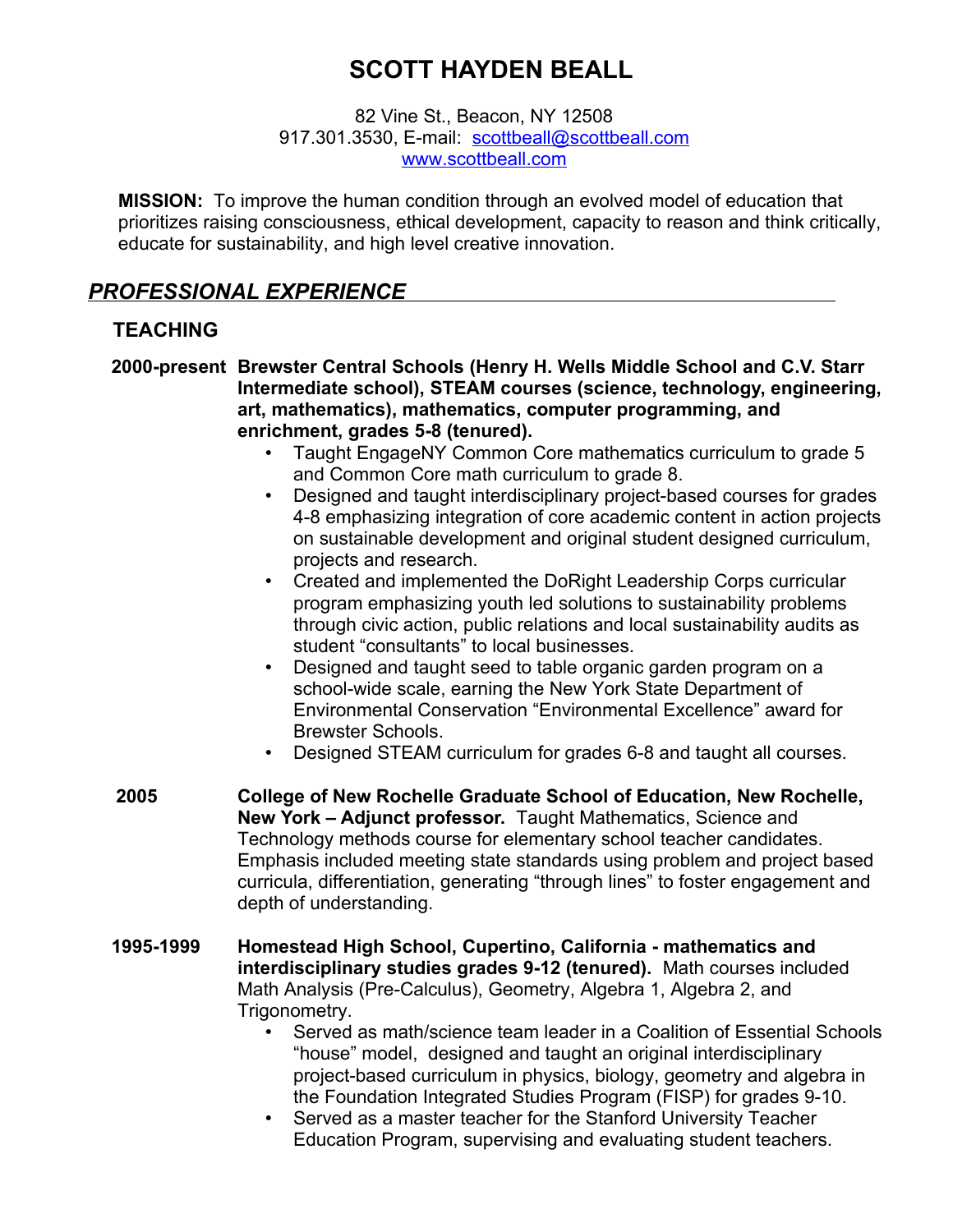- Piloted "First Years In," a joint research project with Stanford University exploring issues for first year teachers involved in school reform.
- Designed and implemented alternative transcripts at Homestead High for the Transitions Project, a pilot program developed by the University of California to improve the reliability of data used to evaluate college applicants.
- Led staff development workshops on creating standards as a member of the Homestead Professional Development Committee.
- **1998-1999 Homestead High School, Cupertino, California Music.** Co-director of an 80-piece symphonic band, rehearsing, choosing literature and conducting at the California Music Educators Association Festival and Homestead High School Spring Concert. Was offered the directorship for the string orchestra in the '99-'00 school year.
- **1994-1995 Capuchino High School, San Bruno, California Mathematics.** Taught Algebra 2 and The Interactive Mathematics Program (IMP), Year 1. Collaboratively developed innovative, interdisciplinary mathematics curricula and team taught with student teacher colleagues and master teachers.

# **EDUCATIONAL CONSULTING**

**1999-Present Founder of "Integral Vision Learning" (IVL),** a consulting practice for elementary and secondary schools and colleges within the United States and abroad delivering teacher professional development, program and curricular design and implementation.

### *Teacher Professional Development*

 Designed and delivered professional development workshops for teachers K-12 on topics of systems thinking, problem solving and higher order thinking in mathematics, interdisciplinary project-based curriculum design and implementation, differentiation, music and mathematics integration, education for sustainability, and community-based service learning. Served over thirty clients.

Partial client list:

- **Scarsdale Public Schools, Scarsdale, New York.**
- **Rye Neck Public Schools, Rye, New York.**
- **Elwood School District, Long Island, New York.**
- State University of New York Buffalo extension, Santo Domingo, Domincan Republic.
- **EXECOLLEGE OF NEW Rochelle, New Rochelle, New York.**
- Zhania Aubakirova's College (K-12 private school), Almaty, Kazakhstan
- **Yolo County School District, California.**
- Children's Environmental Literacy Foundation (CELF), Chappequa, New York.
- **Pacific Gas and Electric, San Francisco, California.**
- WestEd, San Francisco, California.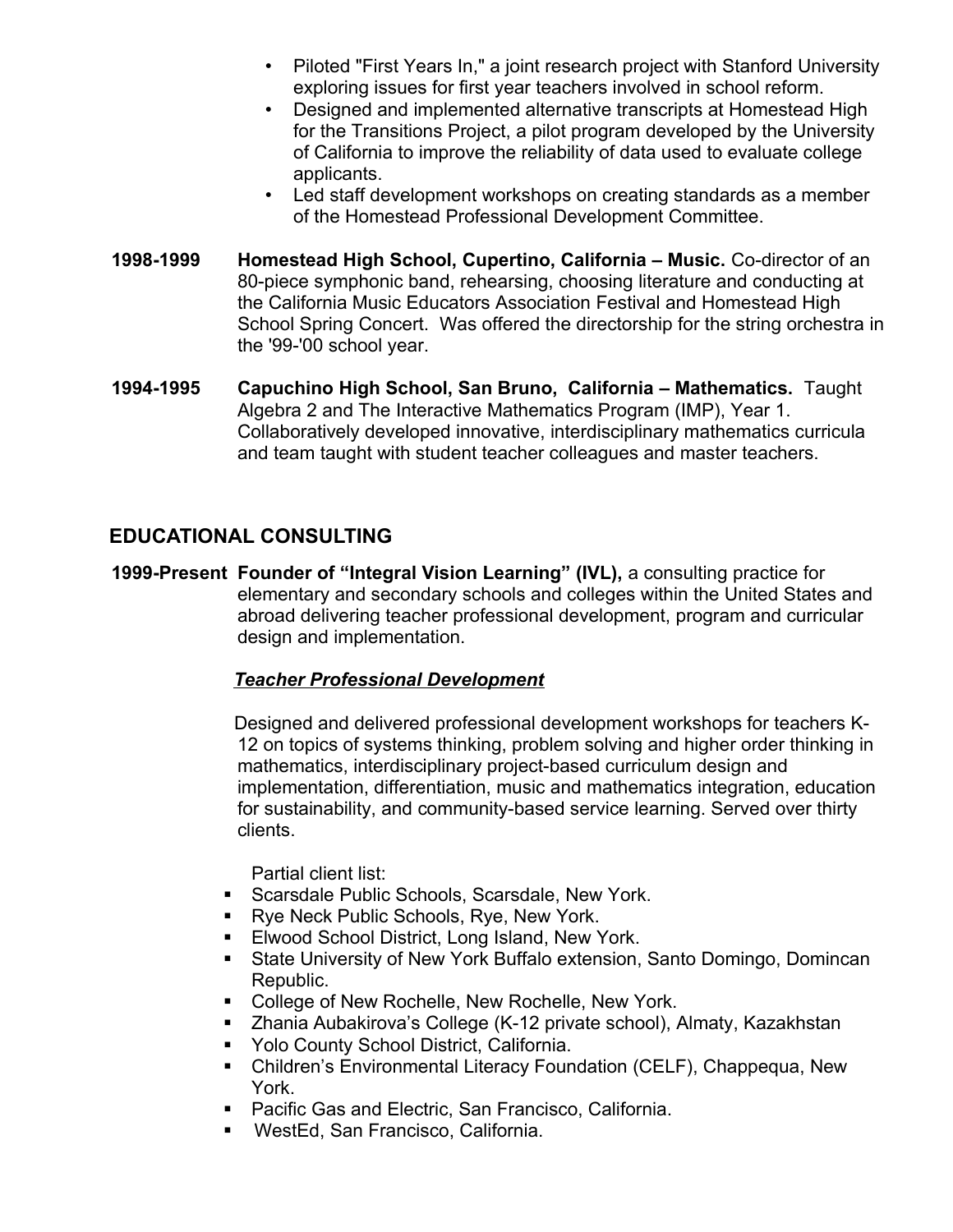**Children's Environmental Literacy Foundation (CELF), Chappequa, New York –** Designed and taught five, 5-day summer institutes for K-12 teachers on education for sustainability, building teachers' knowledge base of the topic and co-creating curricular plans for their classrooms. Co-taught with various consultants and sustainability experts.

 **Zhania Aubakirova's College, Almaty, Kazakhstan –** Taught grades 3-12 students and the full teaching staff on principles of interdisciplinary learning, multiple intelligences, differentiation, and constructivist learning, through music and mathematics integration and sustainability education. Visited Almaty for two, 2-week contracts.

#### *Curriculum Design - Program Development*

 **Interdisciplinary project based curriculum,** Brewster Central School District, Brewster, New York. Redesigned enrichment programming for grades 5-8, emphasizing integration of core academics with project based learning in topics of sustainability, critical thinking, philosophy, civic responsibility, interest-based project work and community-based service.

**The DoRight Leadership Corps,** developed innovative award winning consulting model for youth action on sustainability problems, engaging middle school students in sustainability audits of local businesses, legislative action and community outreach. The DoRight program has received endorsements from Peter Senge (MIT), has been presented at major conferences nationally, and has been implemented in the Brewster Schools, as well as various schools in Michigan, Wyoming, and in Kazakhstan. Students in DoRight at remote locations were engaged through online student conferences.

**Music and mathematics integration,** created "A Journey of Discovery Through Music and Mathematics," a curricular model for grades 4-10 based on his book *Functional Melodies***.** The curriculum applies mathematical principles, concepts and tools in contexts of music composition, ear training and theory; *Functional Melodies* has been implemented internationally in a wide range of K-12 schools.

**Research curriculum for "Music and Minds,"** a pilot project at the University of Connecticut, Storrs, to examine the efficacy of using music as a medium to teach mathematics, focusing on special needs students (Williams Syndrome) for the study.

 **Curriculum Design Team Leader, Foundation Integrated Studies Program (FISP),** Homestead High School, Cupertino, California. Released from teaching through a Bay Area School Reform Collaborative (Annenberg Leadership School) grant to design integrated math/science/social studies/English projectbased curriculum for grades 9-10. Created a mentoring and portfolio program featuring student-led portfolio presentations to parents and community members.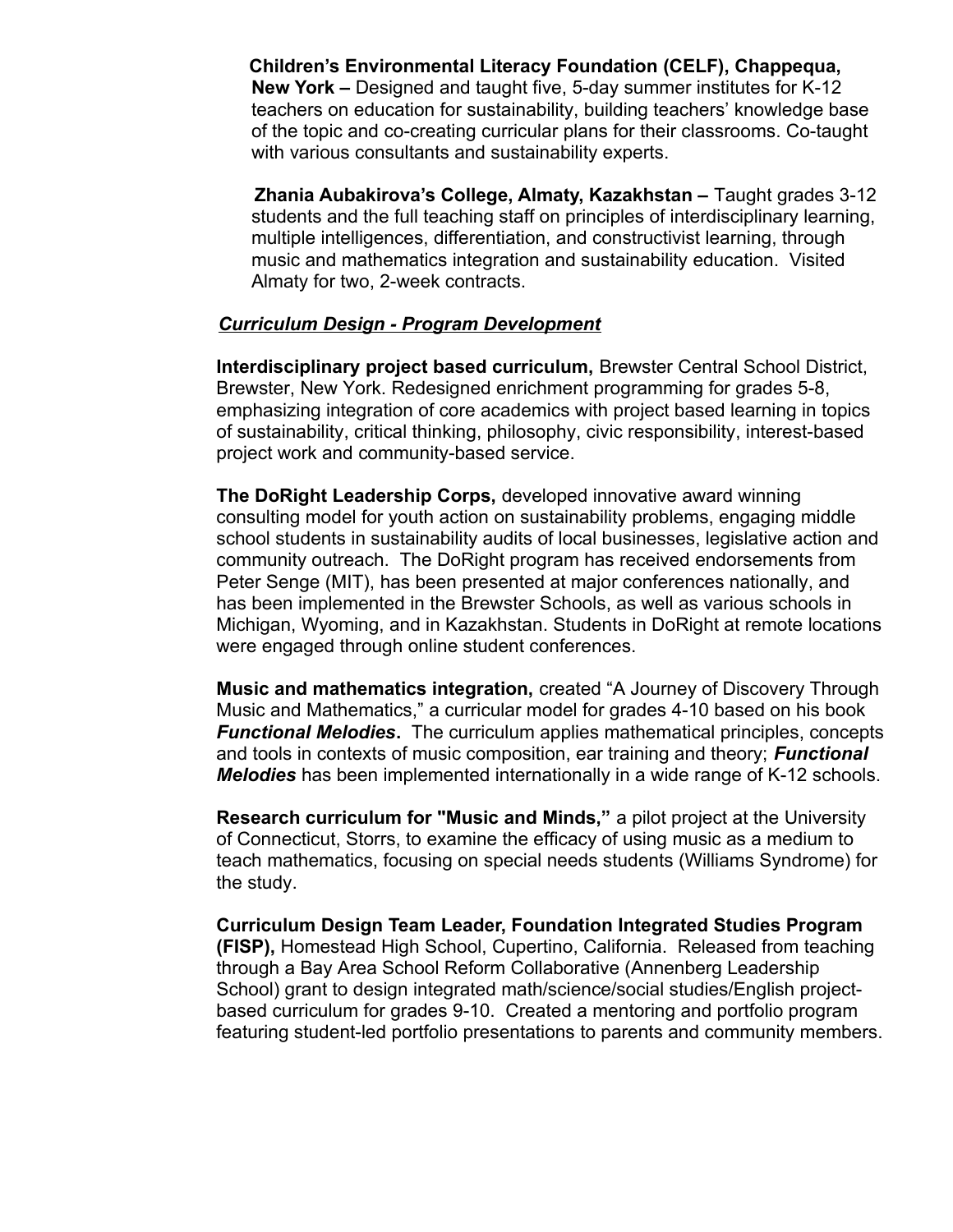### **PERFORMING ARTS**

**Original music CD**, wrote, arranged, performed, and produced "Out to Play" audio CD, "American fusion" instrumental jazz trio. Currently performs professionally in the New York area.

**Professional Band Leader/Guitarist/Composer/Producer**, in the San Francisco Bay Area. Wrote music for films, produced independent music recordings and live productions, performed in theaters, concert halls, hotels and nightclubs with internationally known artists and managed and contracted musical services.

# *PUBLICATIONS*

**BOOK:** Author of *Functional Melodies--Finding Mathematical Relationships in Music,* a supplemental mathematics curriculum for grades 7-11 integrating music with mathematics in an assortment of interactive classroom activities, published by Key Curriculum Press, Emeryville, California, 2000. Also wrote, performed and produced an 89-track CD audio recording that accompanies the book.

**JOURNAL ARTICLE: "A Case Study of Teaching To Multiple Intelligences,"** Williams Syndrome Association Journal, September, 2000.

**JOURNAL ARTICLE: "Middle School Students Do It Right,"** Children's Environmental Literacy Foundation Newsletter, 2006.

**NEWSPAPERS – OpEd Letters:** Multiple letters published in New York Times and San Francisco Chronicle on topics of innovation in mathematics education and education reform.

# *CONFERENCE SPEAKING ENGAGEMENTS*

Partial List:

- Primary Convention Hall speaker at National Council for Science and the Environment Climate Conference, Washington D.C. on youth engagement with climate solutions in the DoRight Leadership Corps program.
- Coalition of Essential Schools Fall Forum, annually 1995-1999, on interdisciplinary curriculum design, at various locations through the United States.
- California Mathematics Council Northern Regional Conference, math and music curriculum integration.
- Asilomar Mathematics Conference (The California Mathematics Council), Asilomar, California, "Music and Mathematics Integration."
- The National Council of Teachers of Mathematics National Conference, Chicago, Illinois, 2001, "Functional Melodies – Finding Mathematical Relationships in Music."
- Annenberg School Mathematics and Science symposium in Washington DC, fall 1997 representing Homestead High School as a Leadership School from the Bay Area School Reform Collaborative, "Challenges of Implementing School Reform."
- The National Science Foundation Curriculum Conference, Stanford University, 1994, panelist speaking on The Interactive Mathematics Program.
- Association of Mathematics Teachers of New York State (AMTNYS) state conference.
- Metropolitan School Study Council, Columbia University, "Learning Mathematics Through Music," 2000.